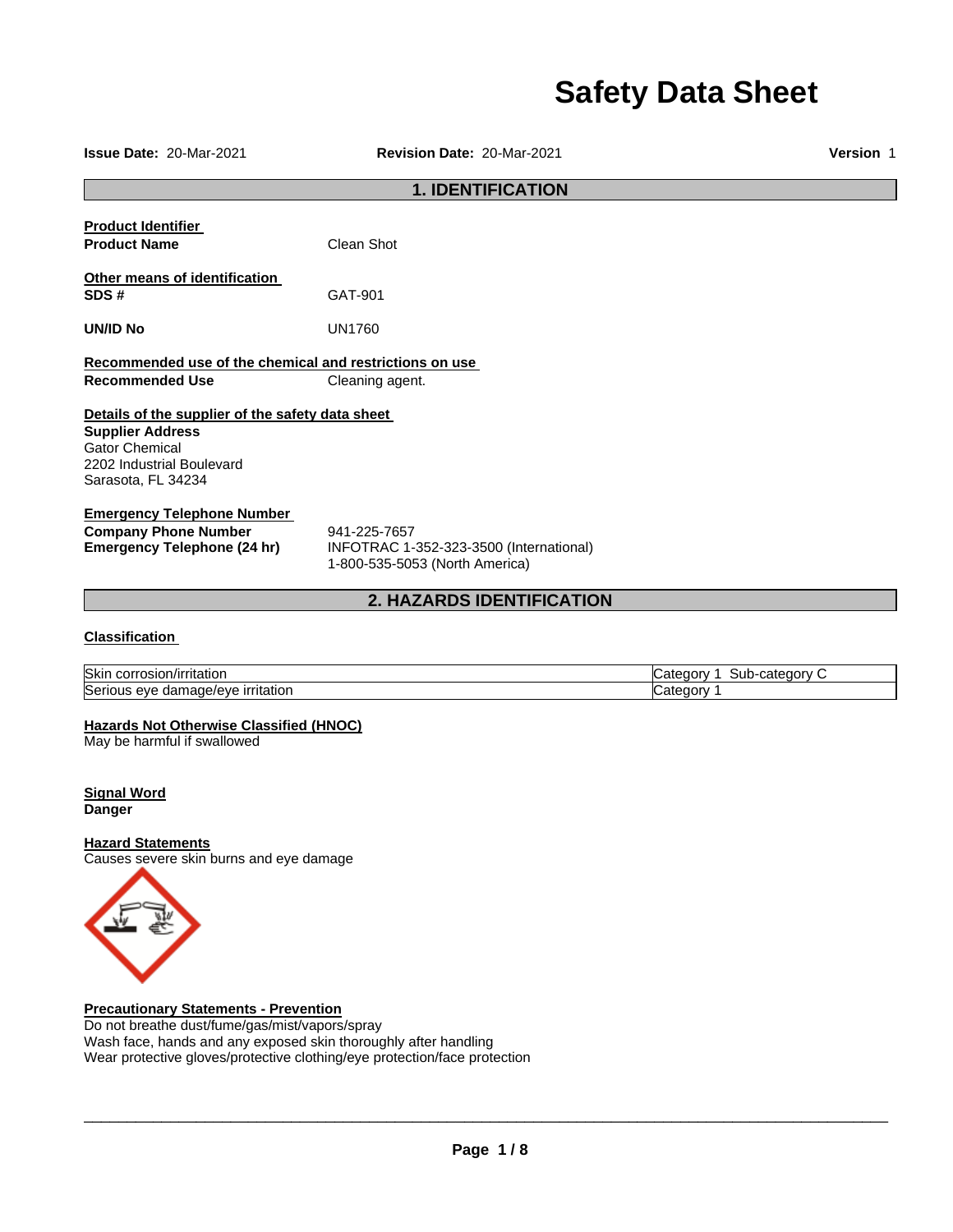# **Precautionary Statements - Response**

Immediately call a poison center or doctor/physician

IF IN EYES: Rinse cautiously with water for several minutes. Remove contact lenses, if present and easy to do. Continue rinsing Immediately call a poison center or doctor/physician IF ON SKIN (or hair): Remove/Take off immediately all contaminated clothing. Rinse skin with water/shower

\_\_\_\_\_\_\_\_\_\_\_\_\_\_\_\_\_\_\_\_\_\_\_\_\_\_\_\_\_\_\_\_\_\_\_\_\_\_\_\_\_\_\_\_\_\_\_\_\_\_\_\_\_\_\_\_\_\_\_\_\_\_\_\_\_\_\_\_\_\_\_\_\_\_\_\_\_\_\_\_\_\_\_\_\_\_\_\_\_\_\_\_\_

Wash contaminated clothing before reuse

IF INHALED: Remove victim to fresh air and keep at rest in a position comfortable for breathing

Immediately call a poison center or doctor/physician IF SWALLOWED: Rinse mouth. Do NOT induce vomiting

# **Precautionary Statements - Storage**

Store locked up

# **Precautionary Statements - Disposal**

Dispose of contents/container to an approved waste disposal plant

# **3. COMPOSITION/INFORMATION ON INGREDIENTS**

| <b>Chemical Name</b>         | <b>CAS No</b> | Weight-% |
|------------------------------|---------------|----------|
| Tetrapotassium pyrophosphate | 7320-34-5     | $5-10$   |
| Caustic Potash (KOH) Lig 45% | 1310-58-3     | $5-10$   |
| Sodium metasilicate          | 6834-92-0     | 1-5      |
| Sodium Tripolyphosphate      | 7758-29-4     | <5       |

\*\*If Chemical Name/CAS No is "proprietary" and/or Weight-% is listed as a range, the specific chemical identity and/or percentage of composition has been withheld as a trade secret.\*\*

| <b>4. FIRST-AID MEASURES</b>               |                                                                                                                                                                               |  |  |  |
|--------------------------------------------|-------------------------------------------------------------------------------------------------------------------------------------------------------------------------------|--|--|--|
| <b>First Aid Measures</b>                  |                                                                                                                                                                               |  |  |  |
| <b>General Advice</b>                      | Provide this SDS to medical personnel for treatment.                                                                                                                          |  |  |  |
| <b>Eye Contact</b>                         | Rinse cautiously with water for several minutes. Remove contact lenses, if present and<br>easy to do. Continue rinsing. Immediately call a poison center or doctor/physician. |  |  |  |
| <b>Skin Contact</b>                        | Remove/Take off immediately all contaminated clothing. Rinse skin with water/shower.<br>Wash contaminated clothing before reuse.                                              |  |  |  |
| <b>Inhalation</b>                          | Remove victim to fresh air and keep at rest in a position comfortable for breathing.<br>Immediately call a poison center or doctor/physician.                                 |  |  |  |
| Ingestion                                  | IF SWALLOWED: Rinse mouth. Do NOT induce vomiting.                                                                                                                            |  |  |  |
| <b>Most important symptoms and effects</b> |                                                                                                                                                                               |  |  |  |
| <b>Symptoms</b>                            | Causes severe skin burns and eye damage. May be harmful if swallowed.                                                                                                         |  |  |  |
|                                            | Indication of any immediate medical attention and special treatment needed                                                                                                    |  |  |  |
| <b>Notes to Physician</b>                  | Treat symptomatically.                                                                                                                                                        |  |  |  |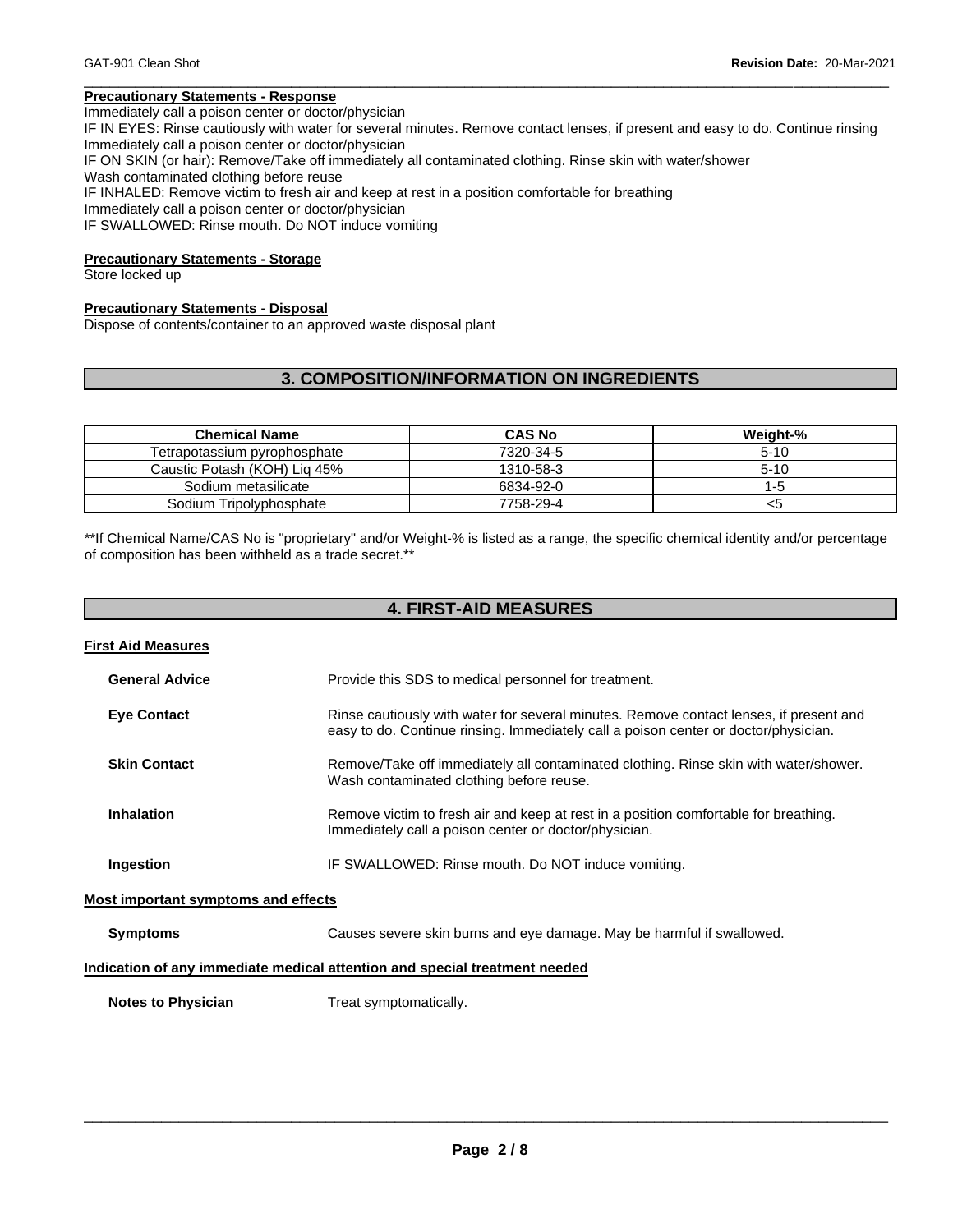# \_\_\_\_\_\_\_\_\_\_\_\_\_\_\_\_\_\_\_\_\_\_\_\_\_\_\_\_\_\_\_\_\_\_\_\_\_\_\_\_\_\_\_\_\_\_\_\_\_\_\_\_\_\_\_\_\_\_\_\_\_\_\_\_\_\_\_\_\_\_\_\_\_\_\_\_\_\_\_\_\_\_\_\_\_\_\_\_\_\_\_\_\_ **5. FIRE-FIGHTING MEASURES**

# **Suitable Extinguishing Media**

Use extinguishing measures that are appropriate to local circumstances and the surrounding environment.

**Unsuitable Extinguishing Media** Not determined.

# **Specific Hazards Arising from the Chemical**

Not determined.

### **Protective equipment and precautions for firefighters**

As in any fire, wear self-contained breathing apparatus pressure-demand, MSHA/NIOSH (approved or equivalent) and full protective gear.

# **6. ACCIDENTAL RELEASE MEASURES**

### **Personal precautions, protective equipment and emergency procedures**

| <b>Personal Precautions</b>                                         | Use personal protective equipment as required.                                                                                                                                              |  |  |
|---------------------------------------------------------------------|---------------------------------------------------------------------------------------------------------------------------------------------------------------------------------------------|--|--|
| Methods and material for containment and cleaning up                |                                                                                                                                                                                             |  |  |
| <b>Methods for Containment</b>                                      | Prevent further leakage or spillage if safe to do so.                                                                                                                                       |  |  |
| <b>Methods for Clean-Up</b>                                         | Keep in suitable, closed containers for disposal.                                                                                                                                           |  |  |
|                                                                     | <b>7. HANDLING AND STORAGE</b>                                                                                                                                                              |  |  |
| <b>Precautions for safe handling</b>                                |                                                                                                                                                                                             |  |  |
| <b>Advice on Safe Handling</b>                                      | Do not breathe dust/fume/gas/mist/vapors/spray. Wash face, hands, and any exposed skin<br>thoroughly after handling. Wear protective gloves/protective clothing and eye/face<br>protection. |  |  |
| <u>Conditions for safe storage, including any incompatibilities</u> |                                                                                                                                                                                             |  |  |
| <b>Storage Conditions</b>                                           | Keep container tightly closed and store in a cool, dry and well-ventilated place. Store locked<br>up.                                                                                       |  |  |
| <b>Incompatible Materials</b>                                       | None known based on information supplied.                                                                                                                                                   |  |  |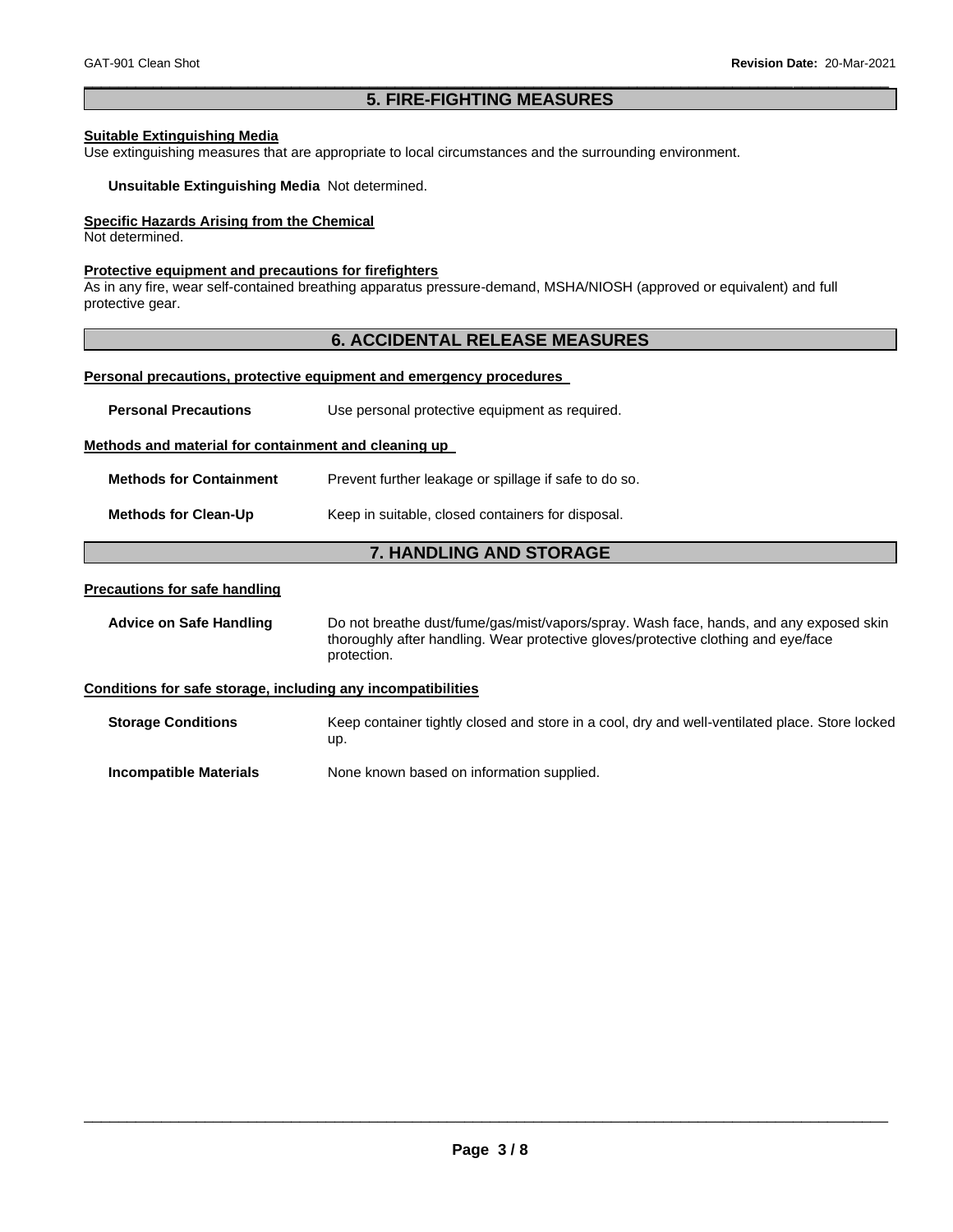# \_\_\_\_\_\_\_\_\_\_\_\_\_\_\_\_\_\_\_\_\_\_\_\_\_\_\_\_\_\_\_\_\_\_\_\_\_\_\_\_\_\_\_\_\_\_\_\_\_\_\_\_\_\_\_\_\_\_\_\_\_\_\_\_\_\_\_\_\_\_\_\_\_\_\_\_\_\_\_\_\_\_\_\_\_\_\_\_\_\_\_\_\_ **8. EXPOSURE CONTROLS/PERSONAL PROTECTION**

# **Exposure Guidelines**

| <b>Chemical Name</b>                      | <b>ACGIH TLV</b>            | <b>OSHA PEL</b>                       | <b>NIOSH IDLH</b>           |
|-------------------------------------------|-----------------------------|---------------------------------------|-----------------------------|
| Caustic Potash (KOH) Lig 45%<br>1310-58-3 | Ceiling: $2 \text{ mg/m}^3$ | (vacated) Ceiling: $2 \text{ mg/m}^3$ | Ceiling: $2 \text{ mg/m}^3$ |
| Sodium metasilicate<br>6834-92-0          | 2 mg/m $3$                  | 2 mg/m $3$                            |                             |
| Sodium Tripolyphosphate<br>7758-29-4      | 15 mg/m $3$                 | 15 mg/m $3$                           |                             |

# **Appropriate engineering controls**

| <b>Engineering Controls</b> | Showers              |  |
|-----------------------------|----------------------|--|
|                             | Eyewash stations     |  |
|                             | Ventilation systems. |  |

# **Individual protection measures, such as personal protective equipment**

| <b>Eye/Face Protection</b>      | Avoid contact with eyes.                                   |
|---------------------------------|------------------------------------------------------------|
| <b>Skin and Body Protection</b> | Wear suitable protective clothing.                         |
| <b>Respiratory Protection</b>   | Ensure adequate ventilation, especially in confined areas. |

**General Hygiene Considerations** Handle in accordance with good industrial hygiene and safety practice.

# **9. PHYSICAL AND CHEMICAL PROPERTIES**

# **Information on basic physical and chemical properties**

**Dynamic Viscosity**<br> **Explosive Properties**<br>
Not determined **Explosive Properties Not determined**<br> **Oxidizing Properties Not determined** 

**Oxidizing Properties** 

| <b>Physical State</b><br>Appearance<br>Color | Not determined<br>Not determined<br>Not determined | Odor<br><b>Odor Threshold</b> | Not determined<br>Not determined |
|----------------------------------------------|----------------------------------------------------|-------------------------------|----------------------------------|
| <b>Property</b>                              | Values                                             | Remarks • Method              |                                  |
| рH                                           | $13 - 14$                                          |                               |                                  |
| <b>Melting Point/Freezing Point</b>          | Not determined                                     |                               |                                  |
| <b>Boiling Point/Boiling Range</b>           | Not determined                                     |                               |                                  |
| <b>Flash Point</b>                           | Not determined                                     |                               |                                  |
| <b>Evaporation Rate</b>                      | Not determined                                     |                               |                                  |
| <b>Flammability (Solid, Gas)</b>             | Not determined                                     |                               |                                  |
| <b>Upper Flammability Limits</b>             | Not determined                                     |                               |                                  |
| <b>Lower Flammability Limit</b>              | Not determined                                     |                               |                                  |
| <b>Vapor Pressure</b>                        | Not determined                                     |                               |                                  |
| <b>Vapor Density</b>                         | Not determined                                     |                               |                                  |
| <b>Specific Gravity</b>                      | Not determined                                     |                               |                                  |
| <b>Water Solubility</b>                      | Not determined                                     |                               |                                  |
| Solubility in other solvents                 | Not determined                                     |                               |                                  |
| <b>Partition Coefficient</b>                 | Not determined                                     |                               |                                  |
| <b>Auto-ignition Temperature</b>             | Not determined                                     |                               |                                  |
| <b>Decomposition Temperature</b>             | Not determined                                     |                               |                                  |
| <b>Kinematic Viscosity</b>                   | Not determined                                     |                               |                                  |
| <b>Dynamic Viscosity</b>                     | Not determined                                     |                               |                                  |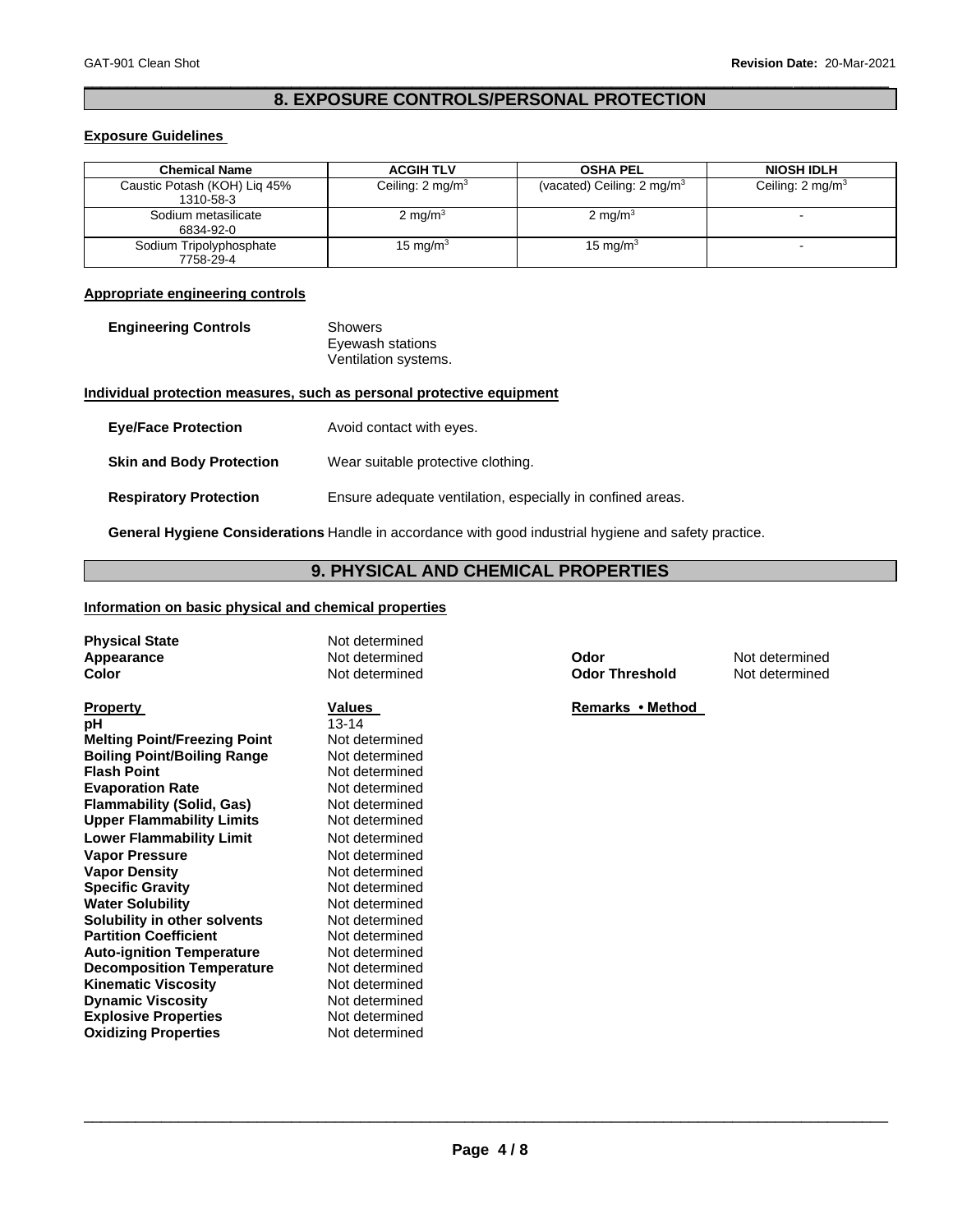# \_\_\_\_\_\_\_\_\_\_\_\_\_\_\_\_\_\_\_\_\_\_\_\_\_\_\_\_\_\_\_\_\_\_\_\_\_\_\_\_\_\_\_\_\_\_\_\_\_\_\_\_\_\_\_\_\_\_\_\_\_\_\_\_\_\_\_\_\_\_\_\_\_\_\_\_\_\_\_\_\_\_\_\_\_\_\_\_\_\_\_\_\_ **10. STABILITY AND REACTIVITY**

### **Reactivity**

Not reactive under normal conditions.

# **Chemical Stability**

Stable under recommended storage conditions.

### **Possibility of Hazardous Reactions**

None under normal processing.

### **Conditions to Avoid**

Keep out of reach of children.

### **Incompatible Materials**

None known based on information supplied.

### **Hazardous Decomposition Products**

None known based on information supplied.

# **11. TOXICOLOGICAL INFORMATION**

# **Information on likely routes of exposure**

| <b>Product Information</b> |                              |
|----------------------------|------------------------------|
| <b>Eye Contact</b>         | Causes severe eye damage.    |
| <b>Skin Contact</b>        | Causes severe skin burns.    |
| <b>Inhalation</b>          | Do not inhale.               |
| Ingestion                  | May be harmful if swallowed. |

### **Component Information**

| <b>Chemical Name</b>                                             | Oral LD50            | <b>Dermal LD50</b>      | <b>Inhalation LC50</b> |
|------------------------------------------------------------------|----------------------|-------------------------|------------------------|
| Tetrapotassium pyrophosphate<br>7320-34-5                        |                      | $>$ 4640 mg/kg (Rabbit) |                        |
| Caustic Potash (KOH) Lig 45%<br>1310-58-3                        | $= 214$ mg/kg (Rat)  |                         |                        |
| Sodium metasilicate<br>6834-92-0                                 | $= 600$ mg/kg (Rat)  |                         |                        |
| Sodium Tripolyphosphate<br>7758-29-4                             | $=$ 3100 mg/kg (Rat) | $>$ 7940 mg/kg (Rabbit) |                        |
| tetrasodium (1-<br>hydroxyethylidene)bisphosphonate<br>3794-83-0 | $= 990$ mg/kg (Rat)  |                         | ۰                      |

# **Information on physical, chemical and toxicological effects**

**Symptoms** Please see section 4 of this SDS for symptoms.

# **Delayed and immediate effects as well as chronic effects from short and long-term exposure**

**Carcinogenicity** Based on the information provided, this product does not contain any carcinogens or potential carcinogens as listed by OSHA, IARC or NTP.

# **Numerical measures of toxicity**

Not determined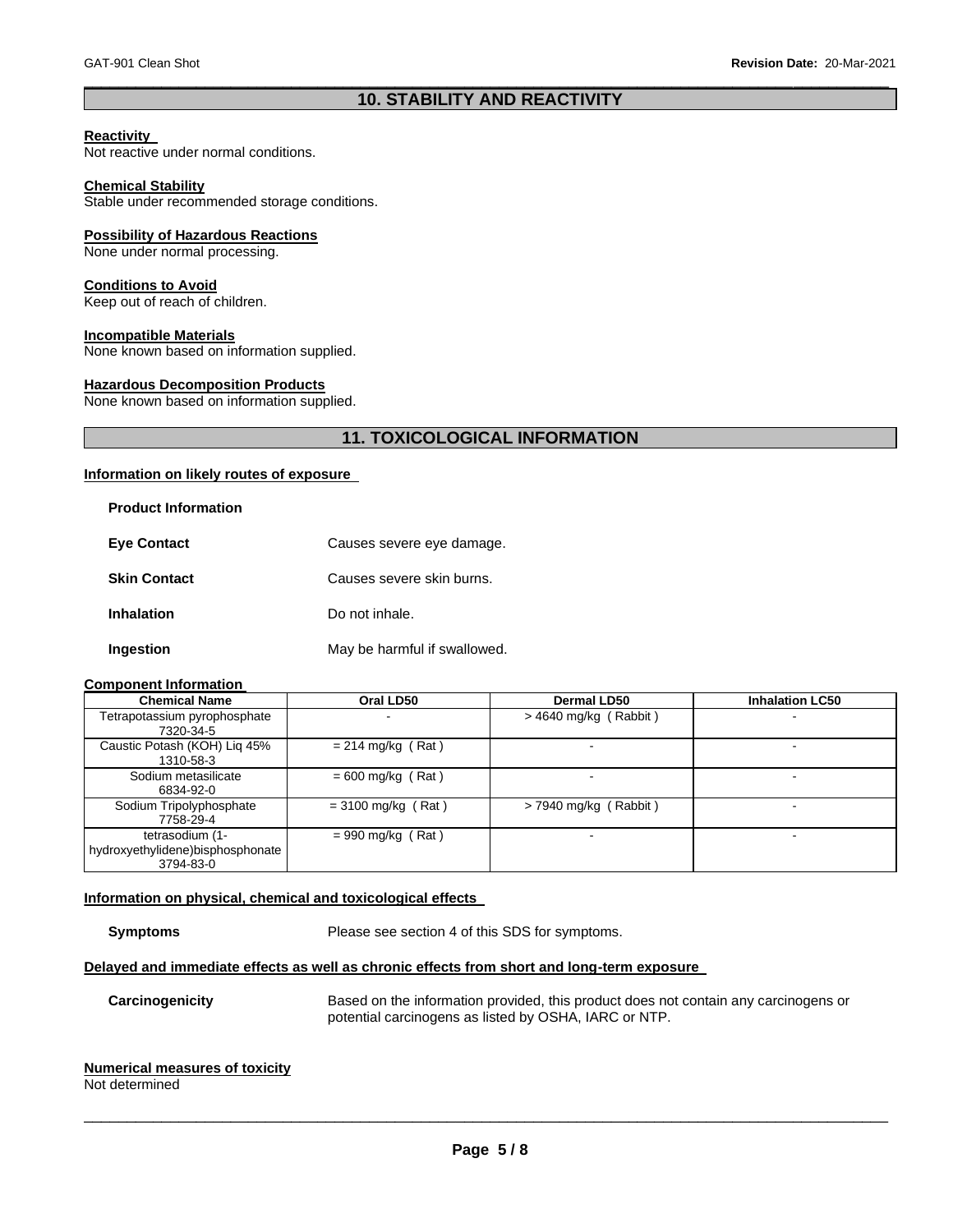# \_\_\_\_\_\_\_\_\_\_\_\_\_\_\_\_\_\_\_\_\_\_\_\_\_\_\_\_\_\_\_\_\_\_\_\_\_\_\_\_\_\_\_\_\_\_\_\_\_\_\_\_\_\_\_\_\_\_\_\_\_\_\_\_\_\_\_\_\_\_\_\_\_\_\_\_\_\_\_\_\_\_\_\_\_\_\_\_\_\_\_\_\_ **12. ECOLOGICAL INFORMATION**

# **Ecotoxicity**

The product is not classified as environmentally hazardous. However, this does not exclude the possibility that large or frequent spills can have a harmful or damaging effect on the environment.

# **Component Information**

| <b>Chemical Name</b>                         | Algae/aquatic plants | <b>Fish</b>                                                                                      | <b>Toxicity to</b><br>microorganisms | Crustacea                            |
|----------------------------------------------|----------------------|--------------------------------------------------------------------------------------------------|--------------------------------------|--------------------------------------|
| Tetrapotassium<br>pyrophosphate<br>7320-34-5 |                      | 100: 96 h Oncorhynchus<br>mykiss mg/L LC50                                                       |                                      | 100: 48 h water flea mg/L<br>EC50    |
| Caustic Potash (KOH) Liq<br>45%<br>1310-58-3 |                      | 80: 96 h Gambusia affinis<br>mg/L LC50 static                                                    |                                      |                                      |
| Sodium metasilicate<br>6834-92-0             |                      | 210: 96 h Brachydanio rerio<br>mg/L LC50 semi-static 210:<br>96 h Brachydanio rerio mg/L<br>LC50 |                                      | 216: 96 h Daphnia magna<br>mg/L EC50 |
| Sodium Tripolyphosphate<br>7758-29-4         |                      | 1650: 48 h Leuciscus idus<br>ma/L LC50                                                           |                                      |                                      |

### **Persistence/Degradability**

Not determined.

# **Bioaccumulation**

Not determined.

# **Mobility**

| <b>Chemical Name</b>         | <b>Partition Coefficient</b> |
|------------------------------|------------------------------|
| Caustic Potash (KOH) Lig 45% | 0.83                         |
| 1310-58-3                    |                              |

# **Other Adverse Effects**

Not determined

# **13. DISPOSAL CONSIDERATIONS**

# **Waste Treatment Methods**

| <b>Disposal of Wastes</b>     | Disposal should be in accordance with applicable regional, national and local laws and<br>regulations. |
|-------------------------------|--------------------------------------------------------------------------------------------------------|
| <b>Contaminated Packaging</b> | Disposal should be in accordance with applicable regional, national and local laws and<br>regulations. |

**California Hazardous Waste Status** This product contains one or more substances that are listed with the State of California as a hazardous waste

| <b>Chemical Name</b>            | California Hazardous Waste Status |
|---------------------------------|-----------------------------------|
| Potash (KOH) Lig 45%<br>Caustic | $T$ oxic                          |
| 1310-58-3                       | Corrosive                         |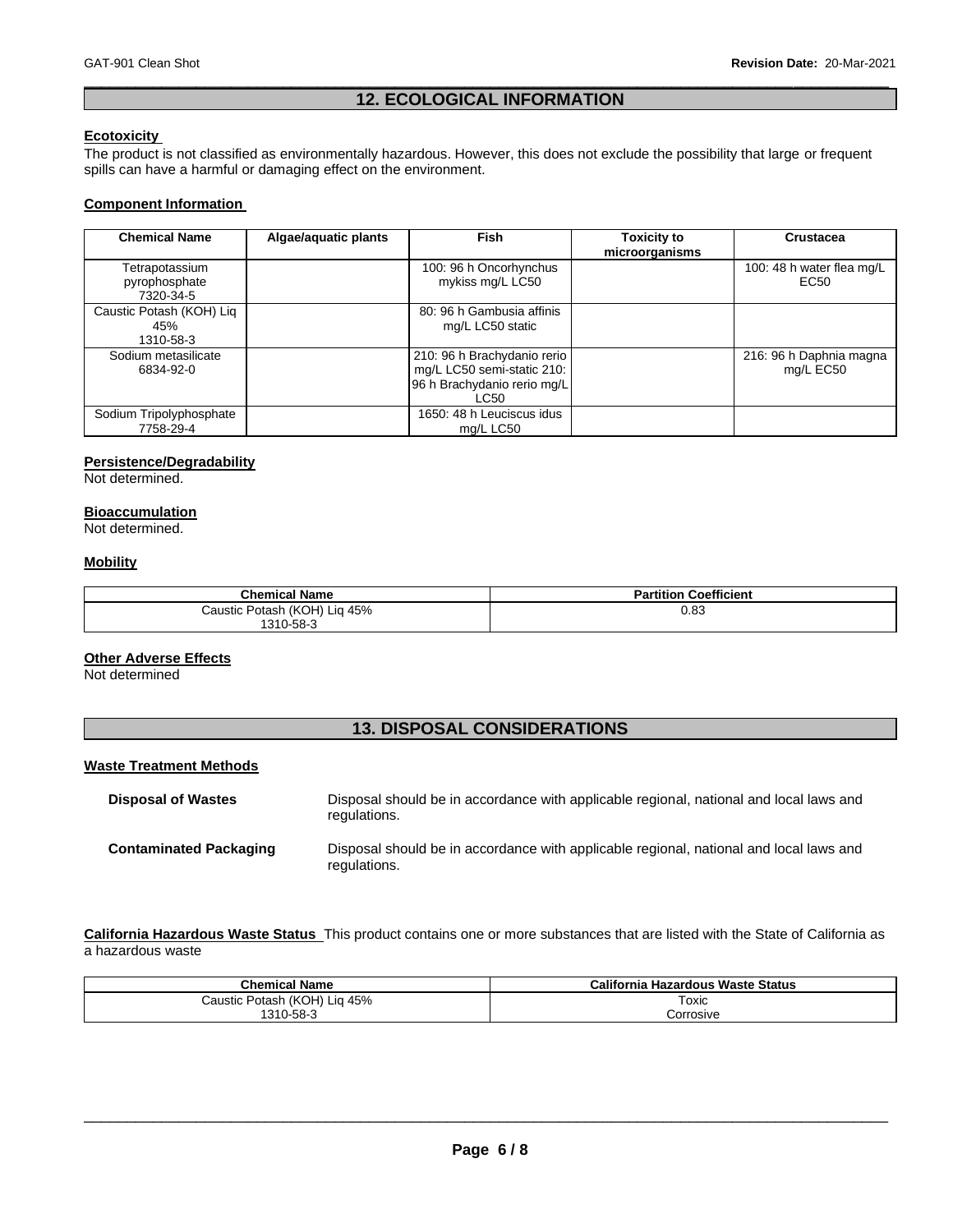# \_\_\_\_\_\_\_\_\_\_\_\_\_\_\_\_\_\_\_\_\_\_\_\_\_\_\_\_\_\_\_\_\_\_\_\_\_\_\_\_\_\_\_\_\_\_\_\_\_\_\_\_\_\_\_\_\_\_\_\_\_\_\_\_\_\_\_\_\_\_\_\_\_\_\_\_\_\_\_\_\_\_\_\_\_\_\_\_\_\_\_\_\_ **14. TRANSPORT INFORMATION**

**Note Please see current shipping paper for most up to date shipping information, including** exemptions and special circumstances.

| <b>DOT</b><br>UN/ID No<br><b>Proper Shipping Name</b><br><b>Hazard Class</b><br><b>Packing Group</b>  | UN1760<br>Corrosive liquid, n.o.s. (caustic potash, sodium metasilicate)<br>8<br>Ш |
|-------------------------------------------------------------------------------------------------------|------------------------------------------------------------------------------------|
| <b>IATA</b><br>UN/ID No<br><b>Proper Shipping Name</b><br><b>Hazard Class</b><br><b>Packing Group</b> | UN1760<br>Corrosive liquid, n.o.s. (caustic potash, sodium metasilicate)<br>8<br>Ш |
| <b>IMDG</b><br>UN/ID No<br><b>Proper Shipping Name</b><br><b>Hazard Class</b><br><b>Packing Group</b> | UN1760<br>Corrosive liquid, n.o.s. (caustic potash, sodium metasilicate)<br>8<br>Ш |

# **15. REGULATORY INFORMATION**

# **International Inventories**

| <b>Chemical Name</b>            | TSCA    | DSL | <b>NDSL</b> | <b>EINECS</b> | <b>ELINCS</b> | <b>ENCS</b> | <b>IECSC</b>      | <b>KECL</b> | <b>PICCS</b> | <b>AICS</b> |
|---------------------------------|---------|-----|-------------|---------------|---------------|-------------|-------------------|-------------|--------------|-------------|
| Tetrapotassium<br>pyrophosphate | Present |     |             | Present       |               | Present     | $\checkmark$<br>⋏ | Present     |              |             |
| Caustic Potash (KOH) Lig<br>45% | Present |     |             | Present       |               | Present     | $\checkmark$      | Present     |              |             |
| Sodium metasilicate             | Present |     |             | Present       |               | Present     | х                 | Present     |              |             |
| Sodium Tripolyphosphate         | Present |     |             | Present       |               | Present     | ◡                 | Present     |              |             |

### **Legend:**

*TSCA - United States Toxic Substances Control Act Section 8(b) Inventory* 

*DSL/NDSL - Canadian Domestic Substances List/Non-Domestic Substances List* 

*EINECS/ELINCS - European Inventory of Existing Chemical Substances/European List of Notified Chemical Substances* 

*ENCS - Japan Existing and New Chemical Substances* 

*IECSC - China Inventory of Existing Chemical Substances* 

*KECL - Korean Existing and Evaluated Chemical Substances* 

*PICCS - Philippines Inventory of Chemicals and Chemical Substances* 

*AICS - Australian Inventory of Chemical Substances*